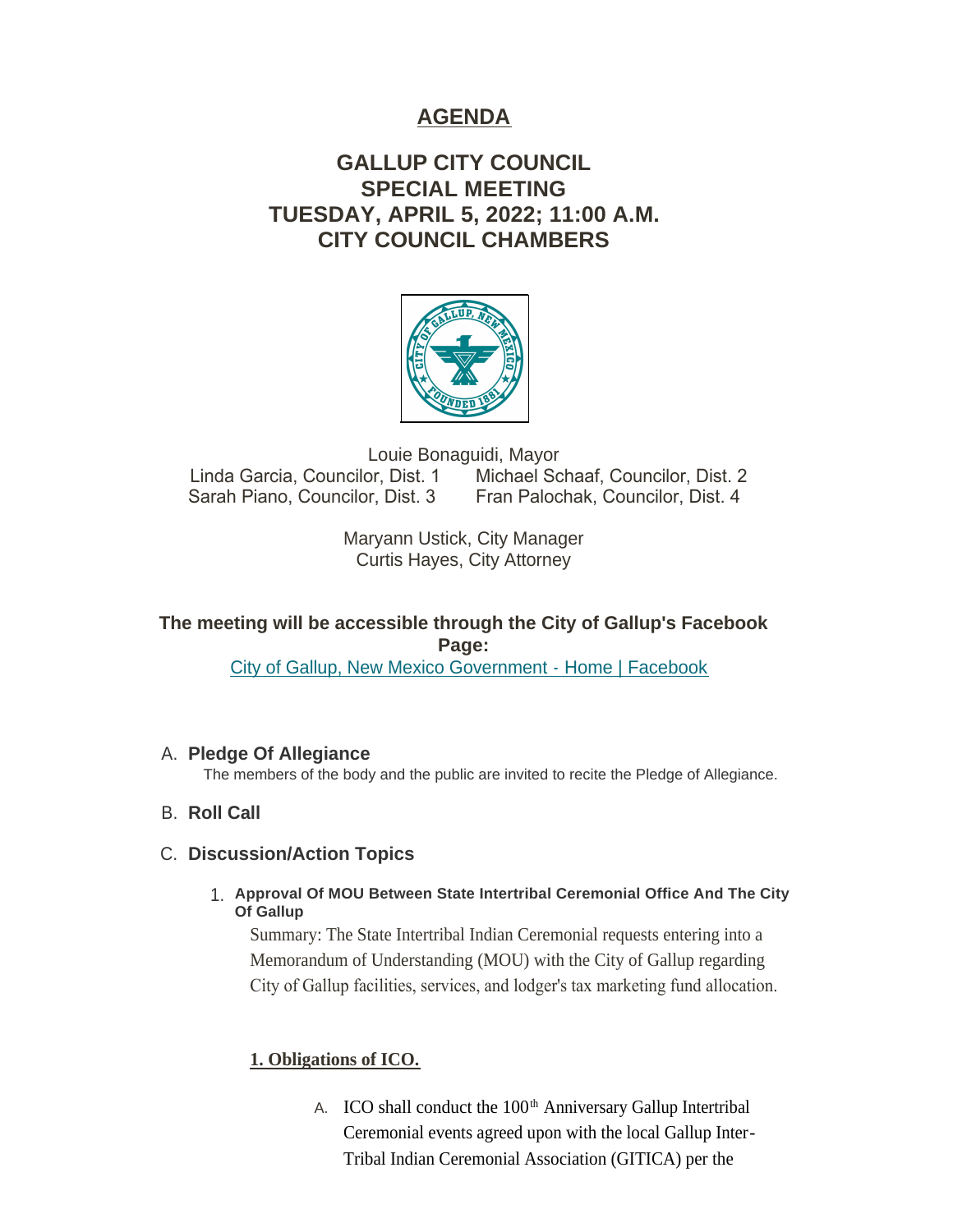production schedule attached hereto as "Exhibit A."

- B. ICO shall complete and submit a Special Event Permit application for the parade to be held on August 4, 2022, on or before July 1, 2022.
- C. ICO will develop and execute a comprehensive marketing plan, including but not limited to local, regional, and national print, radio, digital and social media.
- D. On or before December 31, 2022, ICO will provide to the City an impact report that includes market reach, marketing expenditures, and the economic impact of the event.

#### **2. Obligations of City.**

- A. The City of Gallup will provide Lodger's Tax marketing funding support in the amount of \$75,000 to the ICO. The City also agrees to only fund marketing through the ICO in order to ensure cohesive branding, market reach, and audience targeting.
- B. The City will collaborate with ICO to cross-promote the 2022 Gallup Intertribal Ceremonial event utilizing City-managed social media channels and the visitgallup.com platform.
- C. The City will allow the ICO usage of the following facilities and spaces for August 2-6, 2022 with no fees and including the siterelated administrative support for the event:
- i. Red Rock Park west vendor row/walkway
- ii. Convention Center lobby, dining room, patio, two (2) conference rooms, kitchen, enclosed patio
- iii. Arena
- iv. Amphitheater
- v. Hospitality Building rooms & outdoor patio with grill
- vi. Museum Building common areas
- vii. Plaza outside the museum building
- viii. Pow Wow Arena
- ix. Parking Lots: main, handicap, and areas surrounding the old performer's quarters, the overflow lot, north of the arena, southern most lot.
- x. Ticket offices
- xi. Concessions & Rodeo Office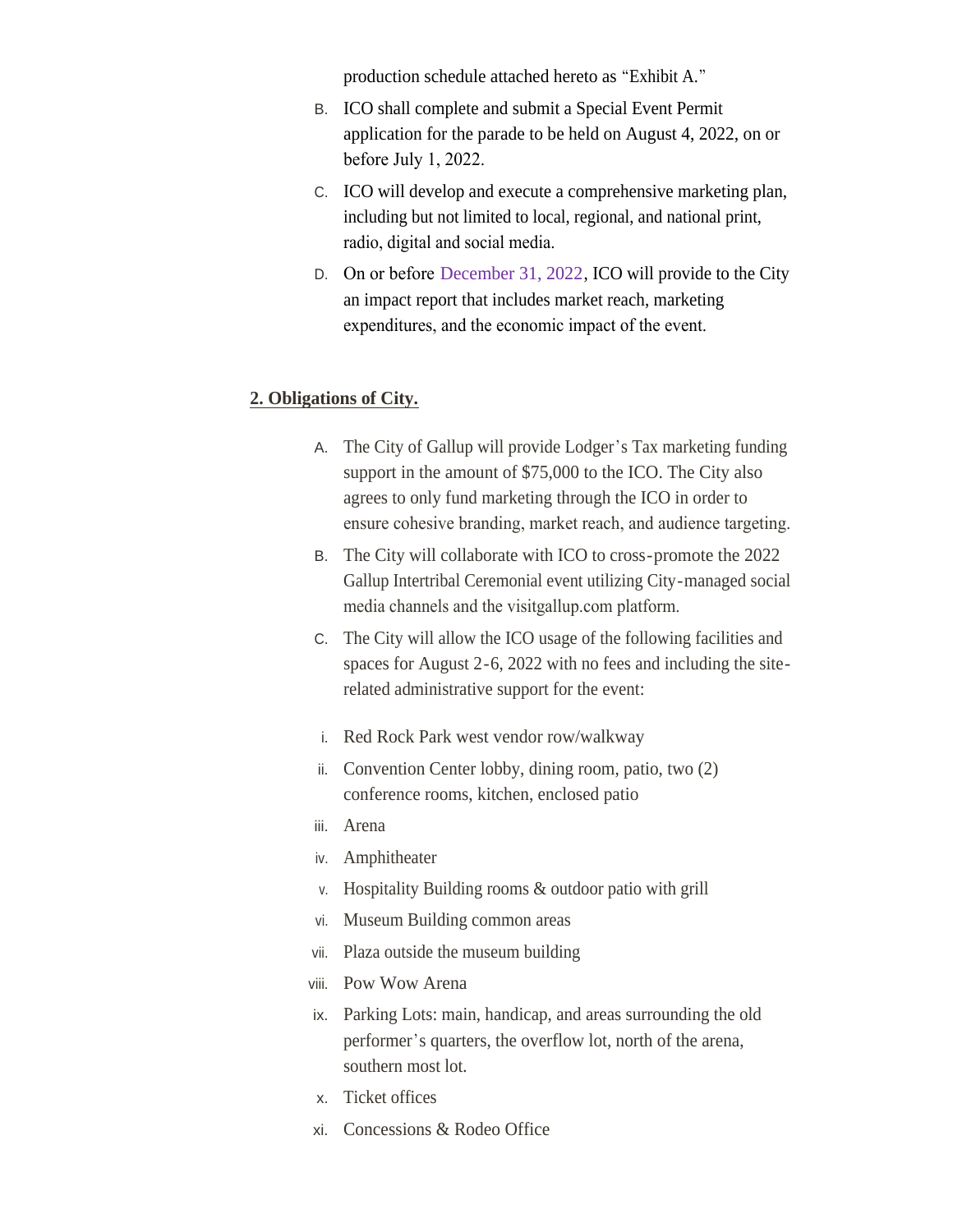D. The City agrees to allow the ICO usage of the following facilities and spaces for August 7-10, 2022 with no fees and including the site-related administrative support for the event:

- i. El Morro Theatre & Events Center
- E. The City will provide support services for the following:
	- i. Grounds cleanup and general maintenance at Red Rock Park prior to the event
	- ii. Grate and pack ground surfaces at Pow Wow Arena, Amphitheater & Main Arena
	- iii. Road closures, pre/post-parade route cleanup & bleachers, and public safety/emergency services support for the parade to be held on August 4, 2022.
	- iv. Public safety and emergency services for August  $5<sup>th</sup>$  and  $6<sup>th</sup>$ events.

| Fiscal Impact:  | \$75,000 in lodger's tax fund balance for marketing of the<br>100th Ceremonial           |
|-----------------|------------------------------------------------------------------------------------------|
| Recommendation: | Approval of the MOU between ICO and City of Gallup, budget<br>adjustment and expenditure |
| Speaker's Name  | Melissa Sanchez, State Intertribal Ceremonial Office                                     |

Documents:

#### [PLEASE\\_DOCUSIGN\\_FY23\\_ICO\\_GALLUP\\_AGREEMENT\\_3-.PDF](https://www.gallupnm.gov/AgendaCenter/ViewFile/Item/2909?fileID=12511)

#### **Approval Of Land Exchange Agreement With Gallup McKinley County**  2. **Schools**

This agenda item requests Council approval for the City to enter into the attached land exchange agreement with the Gallup McKinley County School District. It is important to both the City and the School District that this exchange occur as soon as possible.

The City's urgency is due to funding to complete a new public safety building becoming available July 1. As the existing building will remain in operation during construction, the City needs land and a building, preferably in close proximity to the public safety building, to securely store impounded vehicles and other evidentiary items. The School District is relocating its bus facility and will no longer need the "bus barn" property that is located immediately to the south of the public safety building.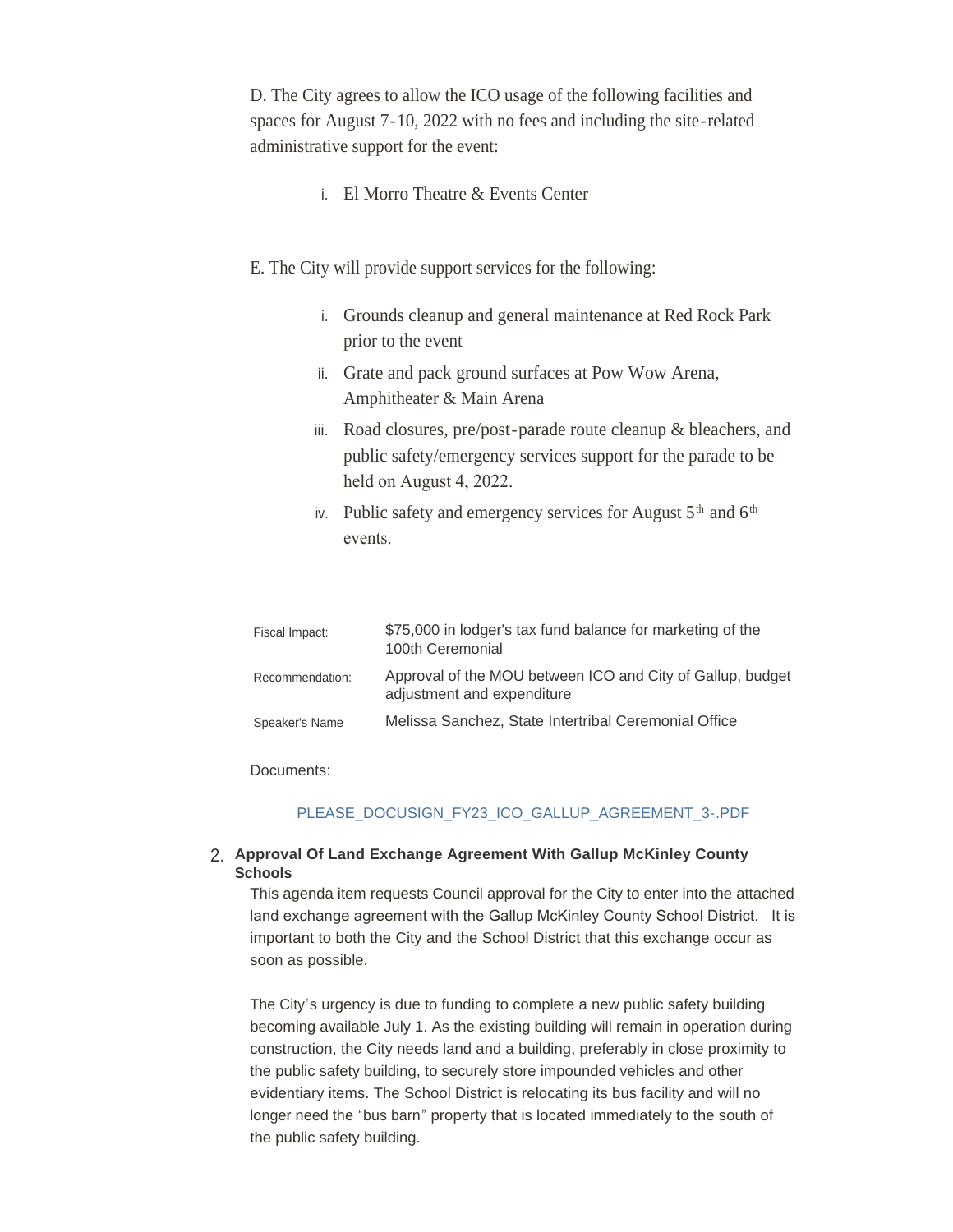The School District's urgency is that it has obtained funding to construct housing for teachers that are employed by the School District, but does not currently own land that is appropriately located on which to build such housing. The City owns property south of Rocky View Elementary that was at one time intended to be used for a National Guard Armory but has remained vacant as the Armory was ultimately built on Hasler Valley Road and the City has no use for the property.

Both properties were appraised by American Property-Consultants and Appraisers and the appraised values are essentially identical with the property currently owned by the School District having an appraised value of \$675,000 and the property currently owned by the City having an appraised value of \$685,000.

For the most part, the terms of proposed land exchange agreement are standard terms included in land purchase agreements, however there are some contingencies that are unique. They include:

- 1. The School District must obtain Public Education Department and State Board of Finance approval. While there is no reason to suspect that such approval will not be obtained, the agreement is contingent upon the approvals.
- 2. State law and the Gallup Subdivision Regulations require that the property the City will acquire be subdivided prior to sale. The property that the School District will acquire is not currently zoned for multi-family housing which is the type of housing that the School District intends to build. NM appellate courts have never addressed the issue of whether school districts are subject to municipal zoning regulation. A 2005 NM Attorney General's opinion answers the question with an unequivocal "maybe." Historically, GMCS has complied with Gallup's zoning requirements.) Therefore the agreement is contingent upon approval of a subdivision plat for the bus barn property and a zoning change for the property the School District will be acquiring. As those approvals are granted by the City, the contingency is for the protection of the School District.
- 3. The City would like to obtain a Phase I Environmental report on the bus barn property. While there aren't currently any concerns about environmental hazards on the property, if environmental hazards are located in the future, current law would prevent the City from obtaining Brownfields funding unless a Phase I is conducted prior to it obtaining title to the property. If the Phase I does reveal potentially significant environmental concerns, the City may terminate the agreement.

| Fiscal Impact:  | Cost of a Phase I Environmental Report (approx. \$3000). |
|-----------------|----------------------------------------------------------|
| Recommendation: | approval of the land exchange agreement with GMCS        |
| Speaker's Name  | <b>Curtis Hayes</b>                                      |

Documents: